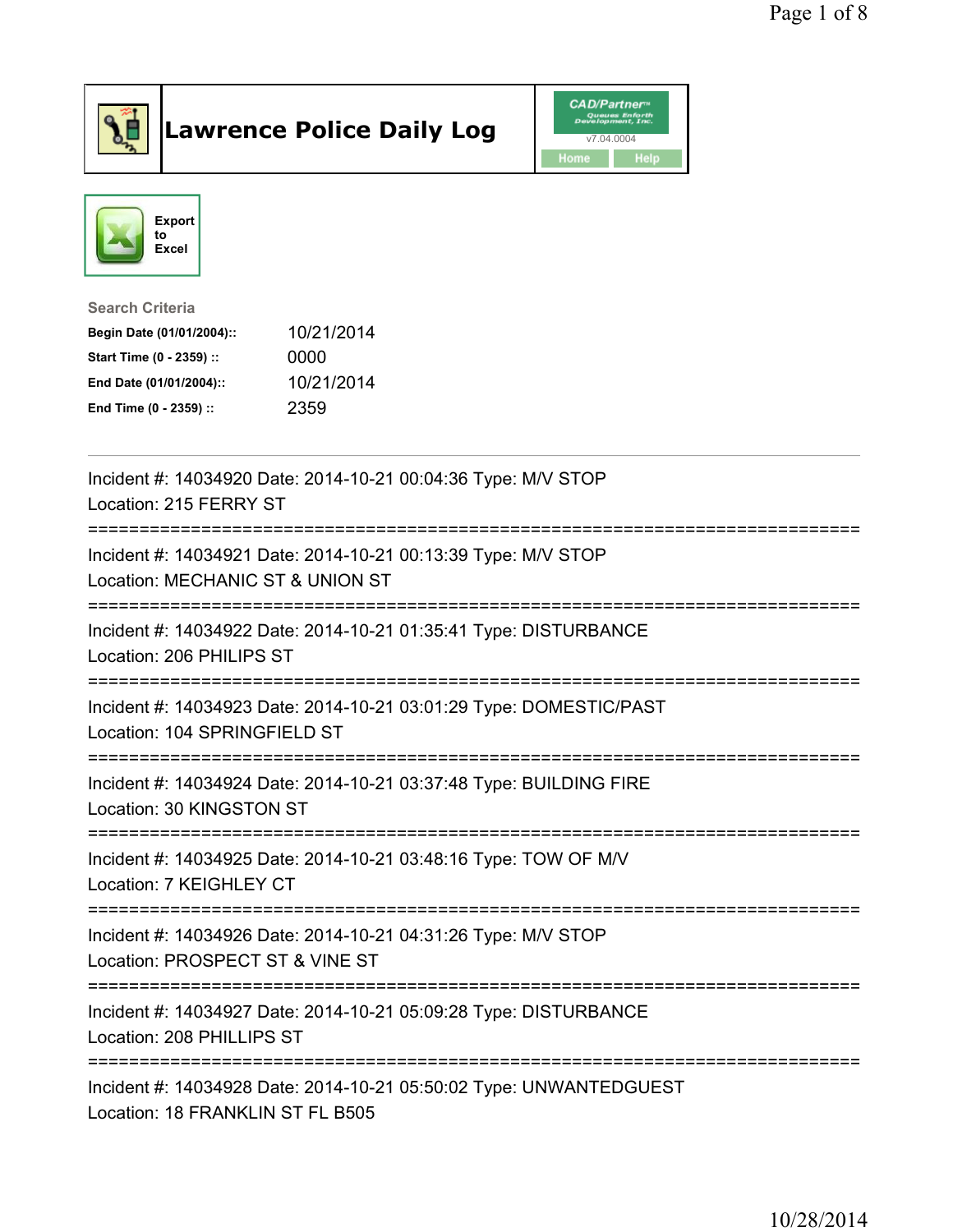| Incident #: 14034929 Date: 2014-10-21 06:16:44 Type: ALARMS<br>Location: ROLLINS SCHOOL / 451 HOWARD ST                                   |
|-------------------------------------------------------------------------------------------------------------------------------------------|
| Incident #: 14034930 Date: 2014-10-21 06:29:36 Type: AUTO ACC/NO PI<br>Location: AMES ST & PEARL ST                                       |
| Incident #: 14034931 Date: 2014-10-21 07:08:33 Type: PARK & WALK<br>Location: 205 BROADWAY                                                |
| Incident #: 14034932 Date: 2014-10-21 07:49:24 Type: MV/BLOCKING<br>Location: 26 ATKINSON ST                                              |
| Incident #: 14034933 Date: 2014-10-21 08:04:55 Type: LARCENY/PAST<br>Location: AUTO RECYCLERS GROUP LLC / 50 MEDFORD ST                   |
| Incident #: 14034934 Date: 2014-10-21 08:05:25 Type: MAL DAMAGE<br>Location: HAVERHILL ST & UNION ST                                      |
| Incident #: 14034935 Date: 2014-10-21 08:10:43 Type: M/V STOP<br>Location: 265 MERRIMACK ST                                               |
| Incident #: 14034936 Date: 2014-10-21 08:15:20 Type: M/V STOP<br>Location: HAVERHILL ST & JACKSON ST                                      |
| Incident #: 14034937 Date: 2014-10-21 08:15:47 Type: RECOV/STOL/MV<br>Location: AMES ST & BYRON AV                                        |
| Incident #: 14034938 Date: 2014-10-21 08:35:11 Type: ROBBERY UNARM<br>Location: 70 N PARISH RD                                            |
| =============================<br>Incident #: 14034939 Date: 2014-10-21 08:36:25 Type: AUTO ACC/NO PI<br>Location: ALDER ST & HAMPSHIRE ST |
| ----------<br>Incident #: 14034940 Date: 2014-10-21 08:37:20 Type: M/V STOP<br>Location: 114 & 495                                        |
| Incident #: 14034941 Date: 2014-10-21 08:38:43 Type: DRUG VIO<br>Location: 35 DURHAM ST                                                   |
| Incident #: 14034942 Date: 2014-10-21 08:45:44 Type: INVESTIGATION<br>I contion: IMEATUEDDEE COUOOI /7E NEIMTONI CT                       |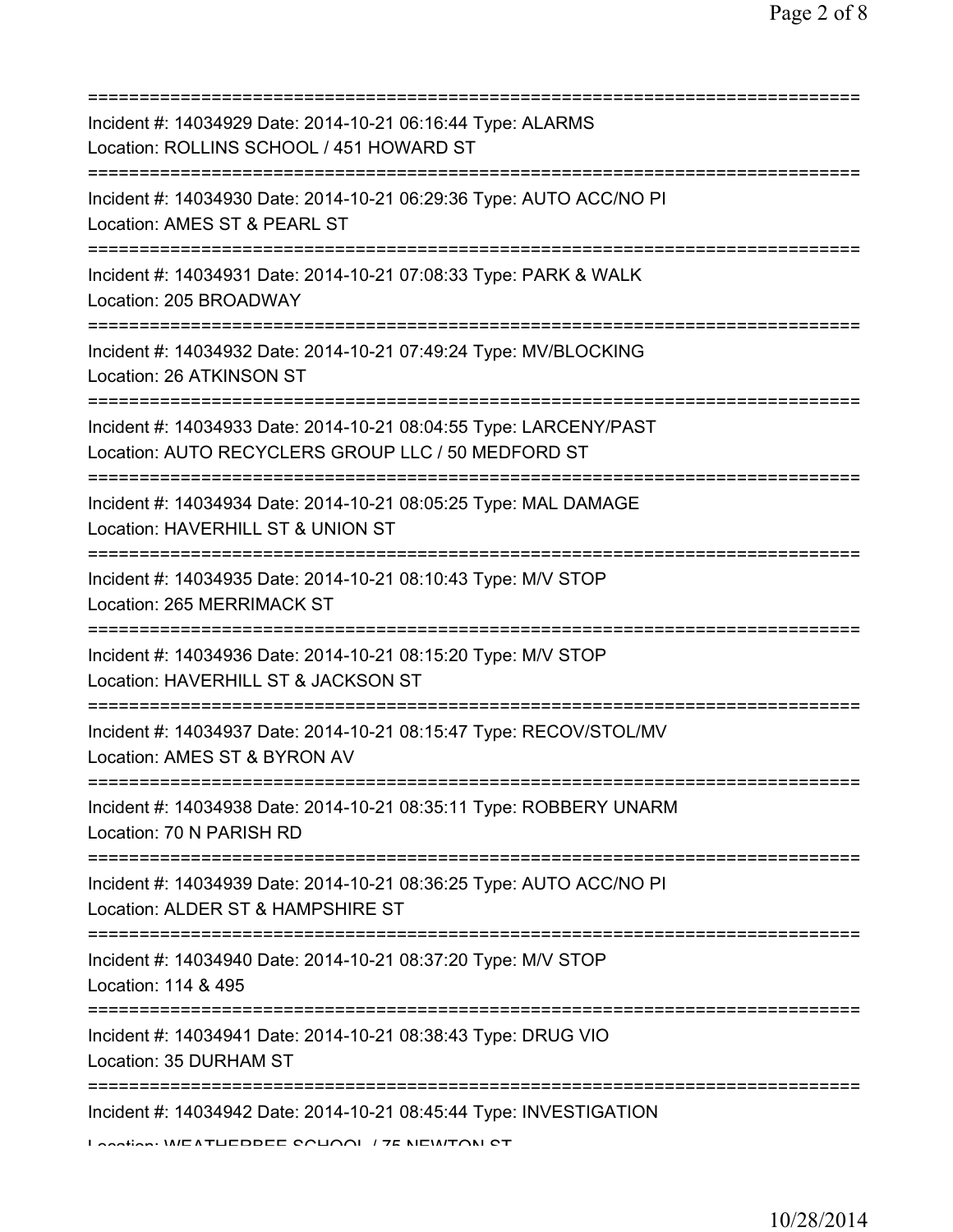| Incident #: 14034943 Date: 2014-10-21 09:47:14 Type: TOW OF M/V<br>Location: 21 DOYLE ST                                                |
|-----------------------------------------------------------------------------------------------------------------------------------------|
| Incident #: 14034944 Date: 2014-10-21 09:59:51 Type: A&B PAST<br>Location: 68 CRESCENT ST                                               |
| Incident #: 14034945 Date: 2014-10-21 10:07:38 Type: SUS PERS/MV<br>Location: 8 GREEN ST                                                |
| Incident #: 14034946 Date: 2014-10-21 10:14:35 Type: MEDIC SUPPORT<br>Location: 21 LOGAN ST                                             |
| Incident #: 14034947 Date: 2014-10-21 10:18:22 Type: B&E/PROG<br>Location: 10 LISA LN                                                   |
| Incident #: 14034948 Date: 2014-10-21 10:43:38 Type: SUICIDE ATTEMPT<br>Location: 67 BODWELL ST<br>==================================== |
| Incident #: 14034949 Date: 2014-10-21 10:45:41 Type: STOL/MV/PAS<br>Location: 196 JACKSON ST                                            |
| Incident #: 14034950 Date: 2014-10-21 10:54:47 Type: ALARM/BURG<br>Location: 114 PHILLIPS ST<br>==========================              |
| Incident #: 14034951 Date: 2014-10-21 11:00:51 Type: B&E/MV/PAST<br>Location: DPW / 2 AUBURN ST                                         |
| Incident #: 14034953 Date: 2014-10-21 11:11:43 Type: GEN OFFENCES<br>Location: BRADFORD ST & BROADWAY                                   |
| Incident #: 14034952 Date: 2014-10-21 11:12:06 Type: AUTO ACC/NO PI<br>Location: 45 BROMFIELD ST                                        |
| Incident #: 14034954 Date: 2014-10-21 11:25:46 Type: TOW OF M/V<br>Location: FRANKLIN ST & VALLEY ST                                    |
| ========================<br>Incident #: 14034955 Date: 2014-10-21 11:37:57 Type: INVEST CONT<br>Location: 49 WILLOW ST                  |
| ===========================<br>Incident #: 14034956 Date: 2014-10-21 12:18:05 Type: CK WELL BEING                                       |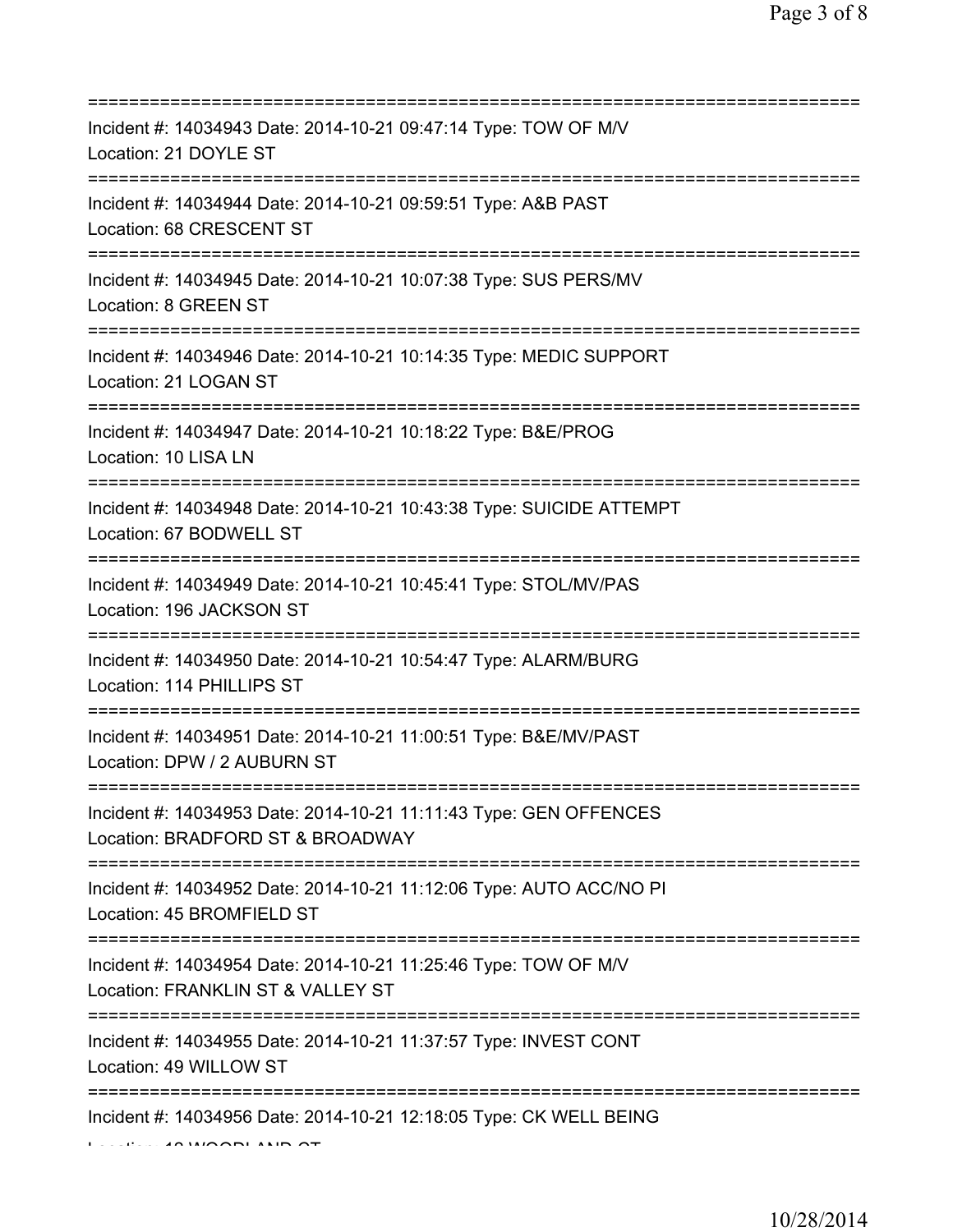| Incident #: 14034957 Date: 2014-10-21 12:25:37 Type: INVESTIGATION<br>Location: 51 PORTLAND ST                                                               |
|--------------------------------------------------------------------------------------------------------------------------------------------------------------|
| Incident #: 14034958 Date: 2014-10-21 12:36:18 Type: WARRANT SERVE<br>Location: 129 WATER ST #REAR FL 1<br>=======================                           |
| Incident #: 14034959 Date: 2014-10-21 12:43:55 Type: ALARM/BURG<br>Location: 2 MORAN CT                                                                      |
| Incident #: 14034960 Date: 2014-10-21 12:46:55 Type: B&E/DWELL/AT<br>Location: 513 HAMPSHIRE ST                                                              |
| Incident #: 14034961 Date: 2014-10-21 12:54:32 Type: WARRANT SERVE<br>Location: 204 BAILEY ST                                                                |
| ;=============================<br>Incident #: 14034962 Date: 2014-10-21 12:57:43 Type: UNWANTEDGUEST<br>Location: 257 ESSEX ST                               |
| Incident #: 14034963 Date: 2014-10-21 13:01:25 Type: DRUG VIO<br>Location: 28 AVON ST                                                                        |
| Incident #: 14034964 Date: 2014-10-21 13:47:59 Type: SUS PERS/MV<br>Location: 155 PARKER ST                                                                  |
| Incident #: 14034965 Date: 2014-10-21 13:59:59 Type: B&E FOLLOW UP<br>Location: 155 ARLINGTON ST                                                             |
| Incident #: 14034966 Date: 2014-10-21 14:06:21 Type: SUS PERS/MV<br>Location: 35 KNOX ST                                                                     |
| Incident #: 14034967 Date: 2014-10-21 14:16:57 Type: MEDIC SUPPORT<br>Location: SOUTH LAWRENCE EAST SCHOOL / 165 CRAWFORD ST #CLASS 214 FL<br><b>GRAMMER</b> |
| Incident #: 14034968 Date: 2014-10-21 14:41:06 Type: UNKNOWN PROB<br>Location: 660 HAVERHILL ST #1                                                           |
| Incident #: 14034969 Date: 2014-10-21 14:43:11 Type: M/V STOP<br>Location: 28 BRADFORD ST                                                                    |
| :=========                                                                                                                                                   |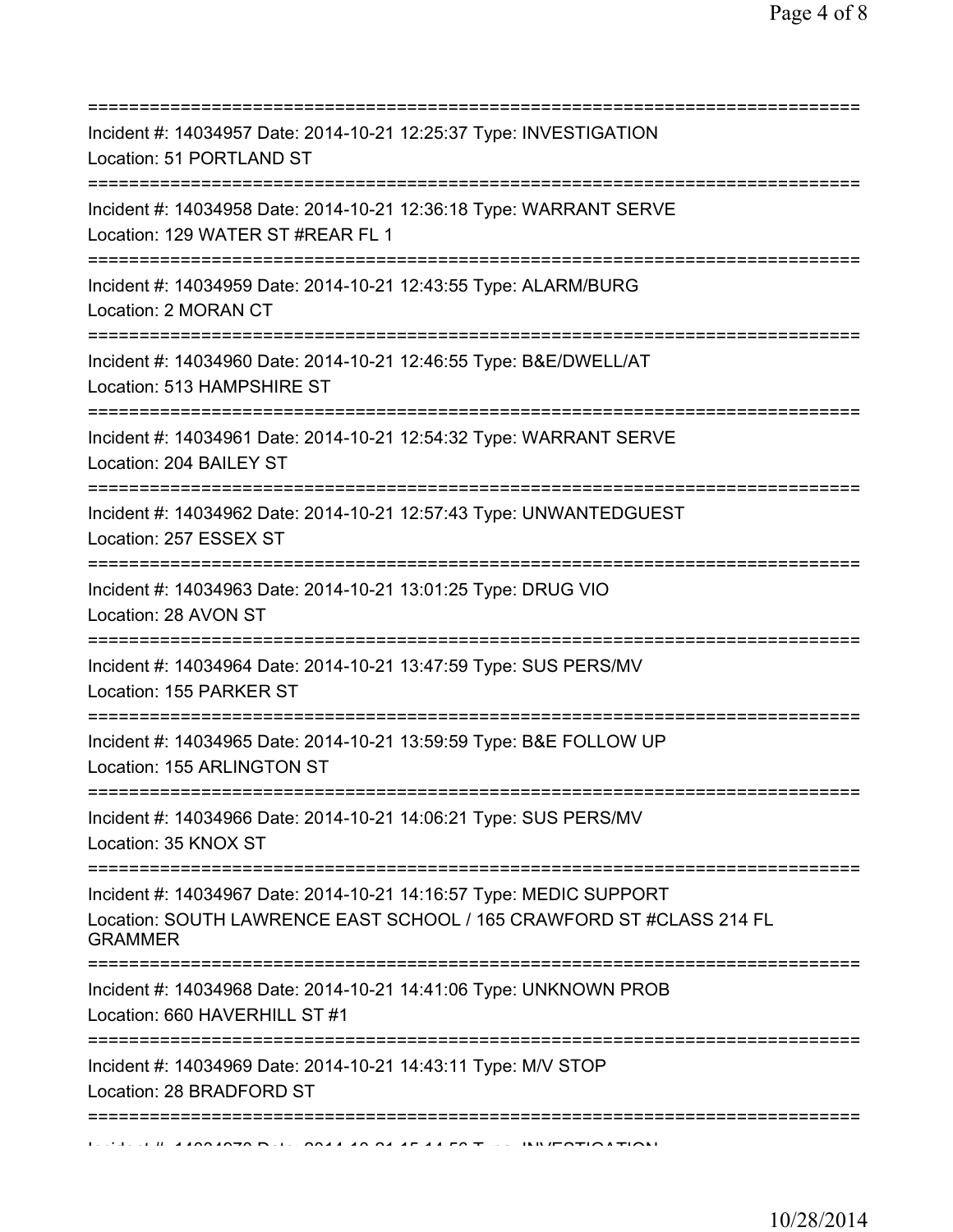Location: 2 APPLETON ST

| Incident #: 14034971 Date: 2014-10-21 15:32:13 Type: M/V STOP<br>Location: HAVERHILL ST & OXFORD ST<br>;=============================== |
|-----------------------------------------------------------------------------------------------------------------------------------------|
| Incident #: 14034972 Date: 2014-10-21 15:36:50 Type: FRAUD<br>Location: WALGREENS / 135 BROADWAY<br>--------------------                |
| Incident #: 14034973 Date: 2014-10-21 15:38:10 Type: LARCENY/ATTMEPT<br>Location: SUPER LIQUORS / 35 S BROADWAY                         |
| Incident #: 14034974 Date: 2014-10-21 15:47:03 Type: INVEST CONT<br>Location: BOXFORD ST & S UNION ST                                   |
| Incident #: 14034975 Date: 2014-10-21 15:51:32 Type: AUTO ACC/PED<br>Location: COMMON ST & JACKSON ST                                   |
| Incident #: 14034976 Date: 2014-10-21 15:52:24 Type: MEDIC SUPPORT<br>Location: 17 HOLTON ST FL 2                                       |
| Incident #: 14034977 Date: 2014-10-21 16:23:19 Type: AUTO ACC/PI<br>Location: 447 ESSEX ST                                              |
| Incident #: 14034978 Date: 2014-10-21 16:27:13 Type: GUN CALL<br>Location: 97.5 RAILROAD ST                                             |
| Incident #: 14034979 Date: 2014-10-21 16:36:48 Type: AMBULANCE ASSSI<br>Location: 56 DORCHESTER ST FL 2                                 |
| Incident #: 14034980 Date: 2014-10-21 16:53:05 Type: DRUG OVERDOSE<br>Location: 202 BROADWAY                                            |
| Incident #: 14034981 Date: 2014-10-21 17:00:24 Type: AMBULANCE ASSSI<br>Location: 54 NEWBURY ST #6                                      |
| Incident #: 14034982 Date: 2014-10-21 17:03:04 Type: INVESTIGATION<br>Location: BRUCE SCHOOL / 135 BUTLER ST                            |
| Incident #: 14034983 Date: 2014-10-21 17:07:26 Type: LARCENY/PAST<br>Location: 37 CHELMSFORD ST                                         |
|                                                                                                                                         |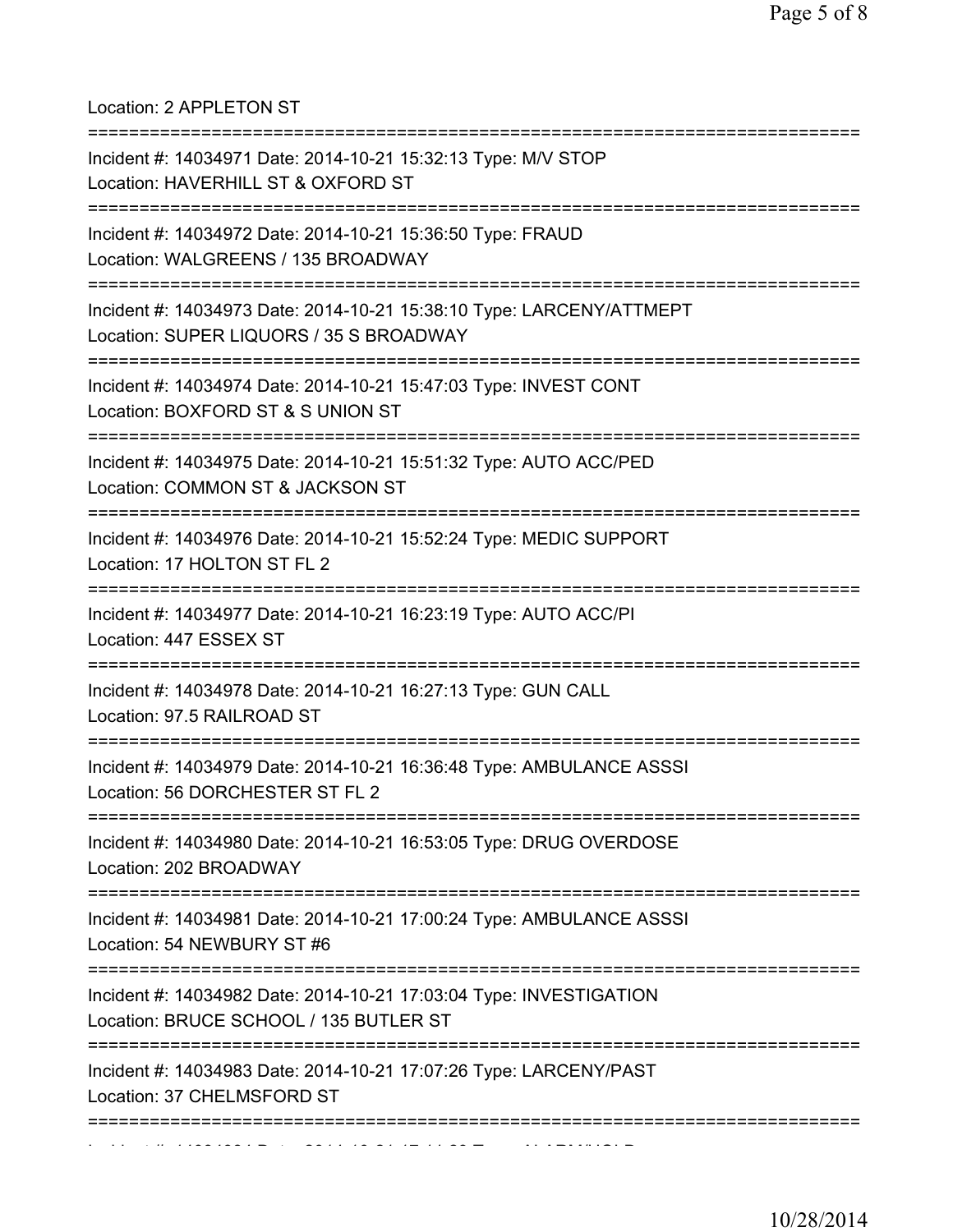Location: EL DUARTE MULTI SERVICES / 195 LAWRENCE ST =========================================================================== Incident #: 14034986 Date: 2014-10-21 17:13:48 Type: MISSING PERS Location: 109 MARGIN ST =========================================================================== Incident #: 14034985 Date: 2014-10-21 17:14:08 Type: MEDIC SUPPORT Location: 397 SALEM ST FL 1 =========================================================================== Incident #: 14034987 Date: 2014-10-21 17:48:49 Type: DISTURBANCE Location: MCDONALDS / 50 BROADWAY =========================================================================== Incident #: 14034988 Date: 2014-10-21 17:48:51 Type: M/V STOP Location: MARSTON ST & STORROW ST =========================================================================== Incident #: 14034989 Date: 2014-10-21 17:56:41 Type: M/V STOP Location: BROADWAY & ESSEX ST =========================================================================== Incident #: 14034990 Date: 2014-10-21 17:58:19 Type: NOTIFICATION Location: 531 HAVERHILL ST FL 2 =========================================================================== Incident #: 14034991 Date: 2014-10-21 18:00:02 Type: 209A/VIOLATION Location: 295 JACKSON ST #LEFT =========================================================================== Incident #: 14034992 Date: 2014-10-21 18:06:41 Type: M/V STOP Location: COMMON ST & LAWRENCE ST =========================================================================== Incident #: 14034993 Date: 2014-10-21 18:31:20 Type: ALARM/BURG Location: HYDRO 101 978-794-9376 / 160 WINTHROP AV =========================================================================== Incident #: 14034994 Date: 2014-10-21 18:32:56 Type: M/V STOP Location: FRANKLIN ST & HAVERHILL ST =========================================================================== Incident #: 14034995 Date: 2014-10-21 18:56:33 Type: ALARM/BURG Location: SANTANDER BANK / 460 S UNION ST =========================================================================== Incident #: 14034996 Date: 2014-10-21 19:20:40 Type: NOISE ORD Location: 75 PARK ST FL 2 =========================================================================== Incident #: 14034997 Date: 2014-10-21 19:22:20 Type: INVESTIGATION Location: DAYBREAK SHELTER / 19 WINTER ST ===========================================================================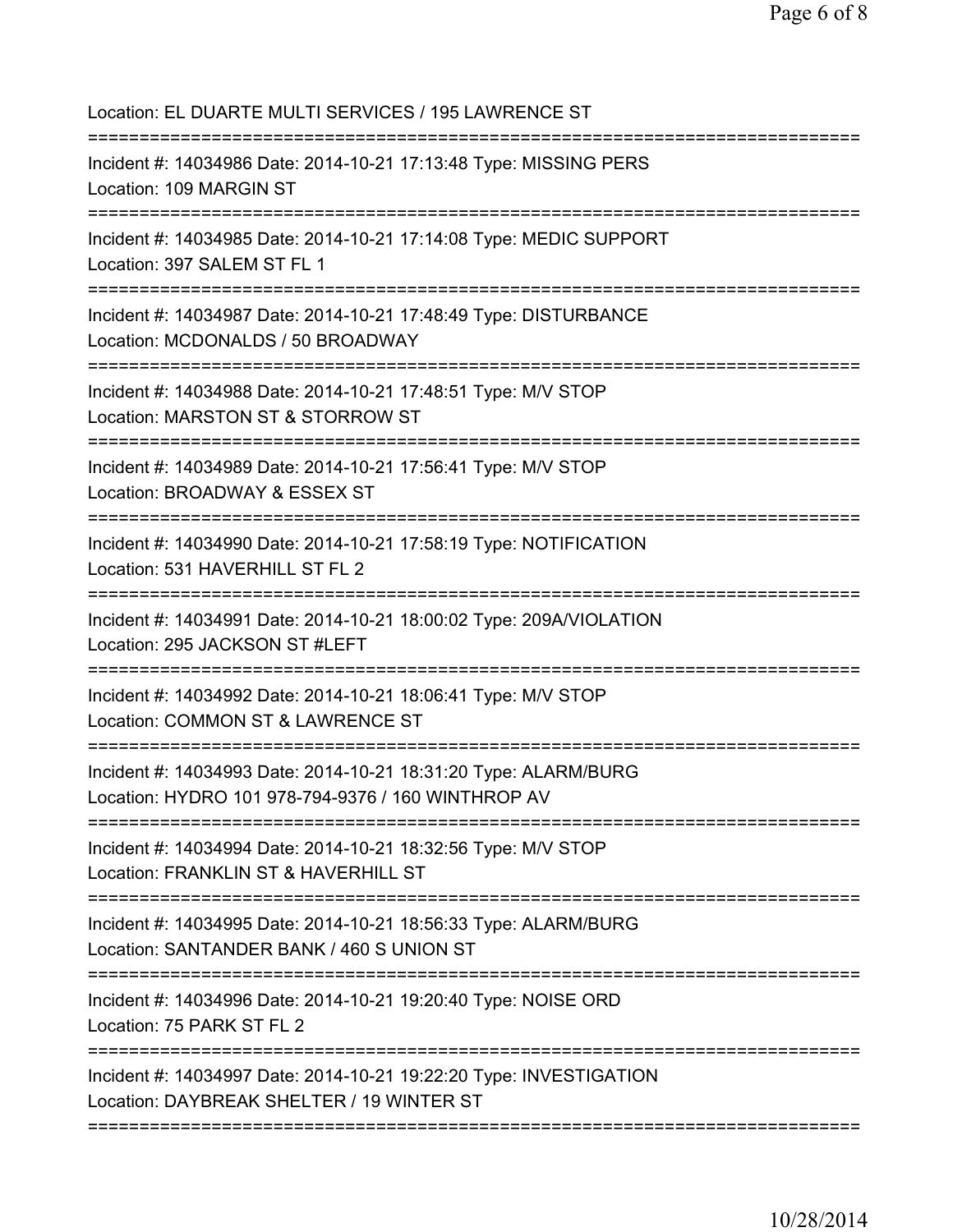## Location: 60 NEWBURY ST

| Incident #: 14034999 Date: 2014-10-21 20:13:21 Type: VIO CITY ORD<br>Location: 380 HAVERHILL ST                                            |
|--------------------------------------------------------------------------------------------------------------------------------------------|
| =====================<br>Incident #: 14035000 Date: 2014-10-21 20:34:20 Type: SUS PERS/MV<br>Location: 2 EXETER ST                         |
| Incident #: 14035001 Date: 2014-10-21 20:55:11 Type: MEDIC SUPPORT<br>Location: 169 JACKSON ST<br>===================================      |
| Incident #: 14035002 Date: 2014-10-21 20:57:21 Type: HIT & RUN M/V<br>Location: AMES ST & ESSEX ST<br>==================================== |
| Incident #: 14035003 Date: 2014-10-21 21:03:06 Type: THREATS<br>Location: 60 NEWBURY ST                                                    |
| Incident #: 14035004 Date: 2014-10-21 21:22:45 Type: CHILD ABUSE<br>Location: 109 GARDEN ST                                                |
| Incident #: 14035005 Date: 2014-10-21 22:07:30 Type: 209A/VIOLATION<br>Location: 206 ABBOTT ST                                             |
| Incident #: 14035006 Date: 2014-10-21 22:14:55 Type: DISTURBANCE<br>Location: 343 LOWELL ST FL 1                                           |
| Incident #: 14035007 Date: 2014-10-21 22:24:52 Type: NOISE ORD<br>Location: PARKER ST & SPRINGFIELD ST                                     |
| Incident #: 14035008 Date: 2014-10-21 22:29:46 Type: M/V STOP<br>Location: BRADFORD ST & BROADWAY                                          |
| Incident #: 14035009 Date: 2014-10-21 23:02:59 Type: DOMESTIC/PROG<br>Location: 143 ANDOVER ST #2                                          |
| Incident #: 14035010 Date: 2014-10-21 23:04:59 Type: M/V STOP<br>Location: HIGH ST                                                         |
| Incident #: 14035011 Date: 2014-10-21 23:34:45 Type: UNWANTEDGUEST<br>Location: 3 WHITMAN ST FL 1                                          |
|                                                                                                                                            |